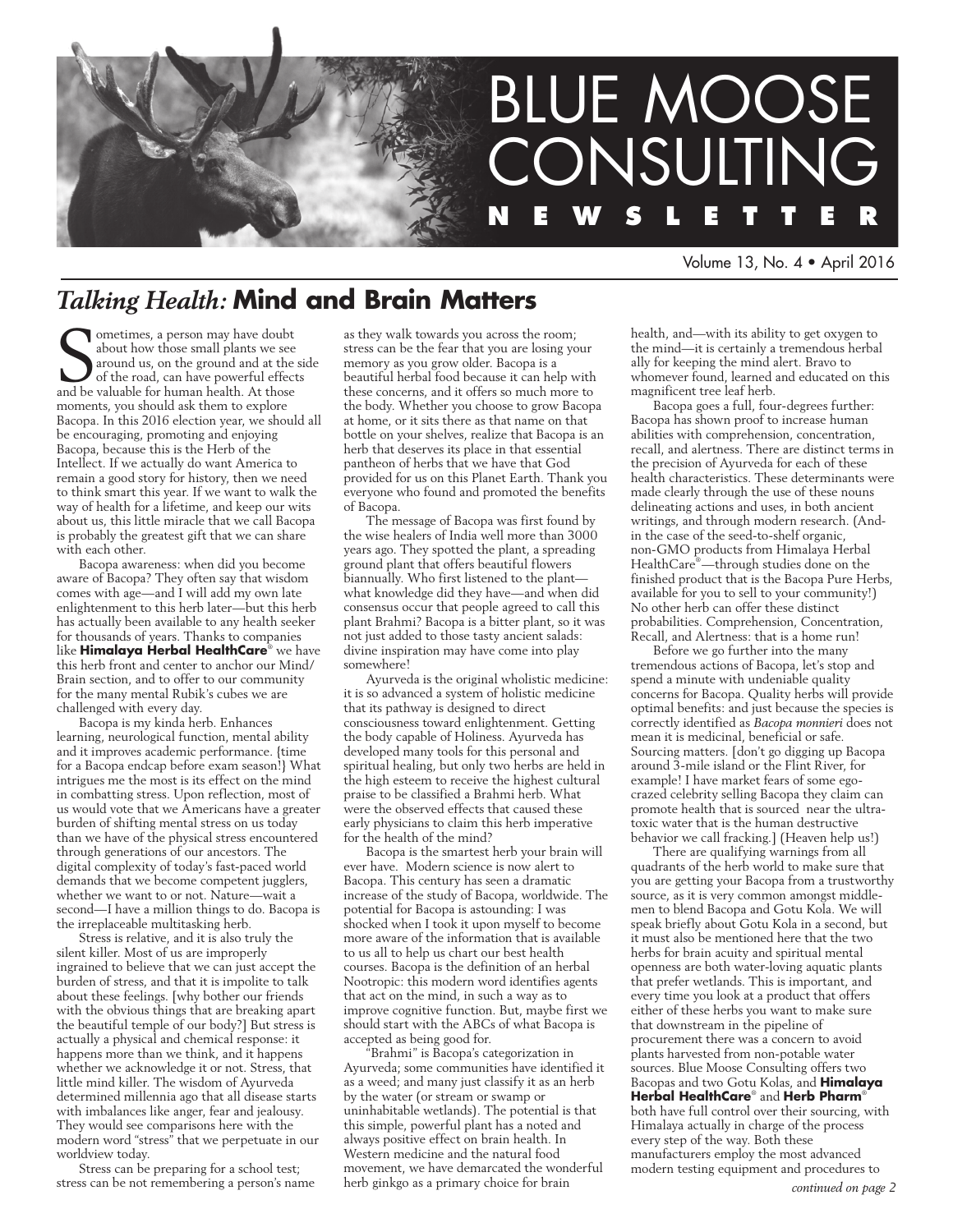#### **Mind and Brain Matters**  *continued from page 1*

make sure that these products are safe as well as effective: free of harmful environmental contaminants and with the primary actives desired present, batch to batch. The honest question can be asked: is there a reason to carry these herbs from any other Manufacturer?

Gotu Kola (*Centella asiatica*) is the other mind herb described as Brahmi in Ayurveda, and it can be considered the second best Brahmi herb—the only alternative—if you cannot get Bacopa. My personal observation, other than to note that Gotu Kola is dramatically underrated in Western herbalism for its effectiveness for circulatory issues, is that Gotu Kola brightens and activates the mind perking it up almost adaptogenically—while Bacopa helps with focus, and calm, clear thought and the quieting of the overactive mind to perform with a perfect hum. Maybe Gotu Kola gets oxygen to the brain in the same manner as Gingko!?

The beauty of Bacopa is that it is not some story from some clever marketer (we are all getting sick of these hucksters appearing and popping up again!) spinning an elaborate story as to how this intrepid herbal explorer used a self-carved divining rod to find a cache of unbelievable herb from some hidden mountain valley ranch Shangri-la: bacopa is a common tropical commodity. If we can understand the best growing conditions to produce plants with the requisite actives, then we might be able to start a movement of providing enough Bacopa to handle the obvious World Mind deficiencies!

Until then, the best providers are Himalaya and Herb Pharm® : organic caplets without binders or excipients, and a liquid herbal extract. Feel confident with the consumer having their preference, and double-face and cross-merchandise both Skus.

Bacopa makes a beautiful wild or cultivated ornamental with its bright, delicate flowers, and when you crush the plant in your hands it creates a light, distinct lemon aroma. It is in the Plantaginaceae family (same as of plantain and psyllium; and this aquatic plant –bacopa—is often misnamed water hyssop and pennywort, though it is not related at all). Bacopa likes water with some species even being used for aquarium plants. It is also known as thymeleaved Gratiola. This aquatic plant likes sunlight, with some species even tolerant to brackish water, swamps. It can grow into patches, but is often found along the borders of irrigated fields, wetlands and streams. Most commercially sold bacopa is harvested from the wild. The leaves and the stem of the plant are used. In different traditional Indian systems of medicine (Ayurveda, Siddha, and Unani), they may use the whole plant: root, stem, leaf, flower, and fruit.

This tropical plant is now found world-wide with most Bacopa sold in the US coming from wetlands in India from Hyderabad to Bangalore to Kerala, Indore, Pune and Delhi. That said, the herbal is also harvested in Nepal, Sri Lanka, Pakistan, China, Taiwan, Vietnam, Korea, Canada, Australia, Nigeria, Madagascar and South Africa and the Mascarene islands of Mauritius.

Bacopa species are found in the warmer climates of the USA from Florida and Texas across to Sacramento and Hawaii: and it has been found in the Carolinas and as far north as

## **GAME CHANGING PRODUCTS OF THE YEAR from Himalaya Herbal HealthCare®**

**NEW PRODUCT Launch May 02**

**THE BEST CHOICE for Joint Health is now Himalaya Curcumin Complete®, The Joint Solution represents the wisdom of Ayurveda and 6 clinical studies**

ADDRESS FLEXIBILITY & MOBILTY with a BALANCED INFLAMMATORY RESPONSE

#### **JointCare® + Turmeric = Curcumin Complete®**

120 veg caps + 30 veg caps = 1 month supply. One month supply in the Curcumin Complete® box 1 kit: \$19.95/ MSRP \$39.95 50% margin/*best monthly price!*

Curcumin Complete® combines Turmeric with the herbs found in JointCare® Boswellia, Greater Galangal + Tribulus—the mechanics that work alongside Turmeric promote a balanced and healthy inflammatory response. ~~~~~~~~~~~~~~~~~~~~~~~~~~~~

NEW PRODUCTS launching May 2. Pre-order a floor display today the much anticipated smile producing

**Botanique Complete Care Toothpastes** 5.29 oz. (150 gm.):

*TEETH & GUM HEALTH now have more allies*

• Whitening Complete Care Toothpaste Simply Mint *with fruit enzymes that whiten teeth adding bromelain + papain to pomegranate + neem*

• Whitening Complete Care Toothpaste Simply Peppermint • Complete Care Toothpaste Simply Mint • Complete Care Toothpaste Simply Peppermint • Complete Care Toothpaste Simply Cinnamon • Complete Care Toothpaste Simply Spearmint

And yes, the best-selling, Non-GMO project-verified, Neem & Pomegranate Toothpaste is still available + an amazing best-seller

Maryland. This American cousin is called Lemon bacopa, and was used by the Seminole Indians as a sedative, and respiratory aid. Another cousin grows through South America from Brazil and Argentina to French Guiana.

There are over 100 species of Bacopa, so as interest in Bacopa expands it is prudent to trust your Bacopa needs to companies that produce superior product from exceptional sources, with the correct species identified from environmentally pristine sources. Water quality is the primary concern, as it would be for any product that will hug any water source, whether it be a swamp or stagnant well or sewer system or idyllic creek. Soil integrity matters too. As we all now know, the climate and soil where a plant grows does dramatically affects its medicinal chemical profile. There has not been complimentary research to suggest that the Bacopa that grows in Hawaii or Argentina or the Florida Panhandle offers plant make-up with the same bacosides or triterpines, saponins that the plant is renowned for: source matters, and both Himalaya and Herb Pharm® understand this.

Superior-quality Bacopa offers so much promise for human health.

The next decade will see the rise of Bacopa to the premier brain-capacity and memory herb. It has also been referred to as an Herb of Grace. Wholistic physicians have observed over centuries that it can connect you to the spiritual side of yourself, and even to connect you to the universal consciousness.

Bacopa has also been noted to have an effect on anger. If someone in your life is always cursing and emitting negative energies, then Bacopa will have a positive effect beyond brain performance. Bacopa is called a Sattvic herb, which means it is used to bring a balance that is purity of thought. Imagine a harmony where actions, thought and speech are all purely synchronized!

The now recognized—probably more pertinent—emotional modulating effect that Bacopa has is on anxiety. We are living in an anxious world. It could be said that too many people are living with a constant level of lowgrade anxiety: and this is ultimately a maximum body and mind stressor.

Bacopa's benefits extend beyond recalling the beauties experienced in life up until this point; Bacopa helps to calm the internal bustle of the human brain trying to cope in this modern, warp-speed world. Bacopa calms the mind, which allows the brain to function in a glorious homeostasis; and when the brain is not spinning out of control, memories are recorded, programmed and filed more precisely. High anxiety equals bad memories. Bacopa better maintains life's polaroid memories.

Actually, the human body is designed to block out bad memories, like the television censoring the foul language one might hear in a live political speech. This is why people in accidents, muggings, war or traumatic experiences often have poor to little memory of the event: a protective mechanism against the long-term repercussions of trauma. This same, weak memory-imprint tendency will occur when someone is multitasking beyond reason; this is why we should pay attention to when we are constantly losing the keys! Bacopa won't help you find the keys, but it will assist the brain to be better equipped to an accurate recording of the incidents that make up your own life. {Ah, a life worth living is a life that is fully experienced!}

Bacopa is the darling of the meditation community. And this goes back to the yogis of yore, who wanted to tap into a consciousness well beyond their previous 7-generations. Bacopa slows the mind to be in a position to focus on breathing, and find that beautiful internal peace that is inside of every one of us all the time {if we will train ourselves to find it, and take the time!}. Bacopa: for either meditation, or successfully accomplishing our endless to-do lists.

Brahmi—Bacopa—is an integral part of the mission of Ayurveda; it is a life-extender. Bacopa keeps the mind from the debilitating vagaries of the aging process. Western medicine is obsessed with diseases; and so we will pour millions into Alzheimer's Disease drug

*continued on page 6*

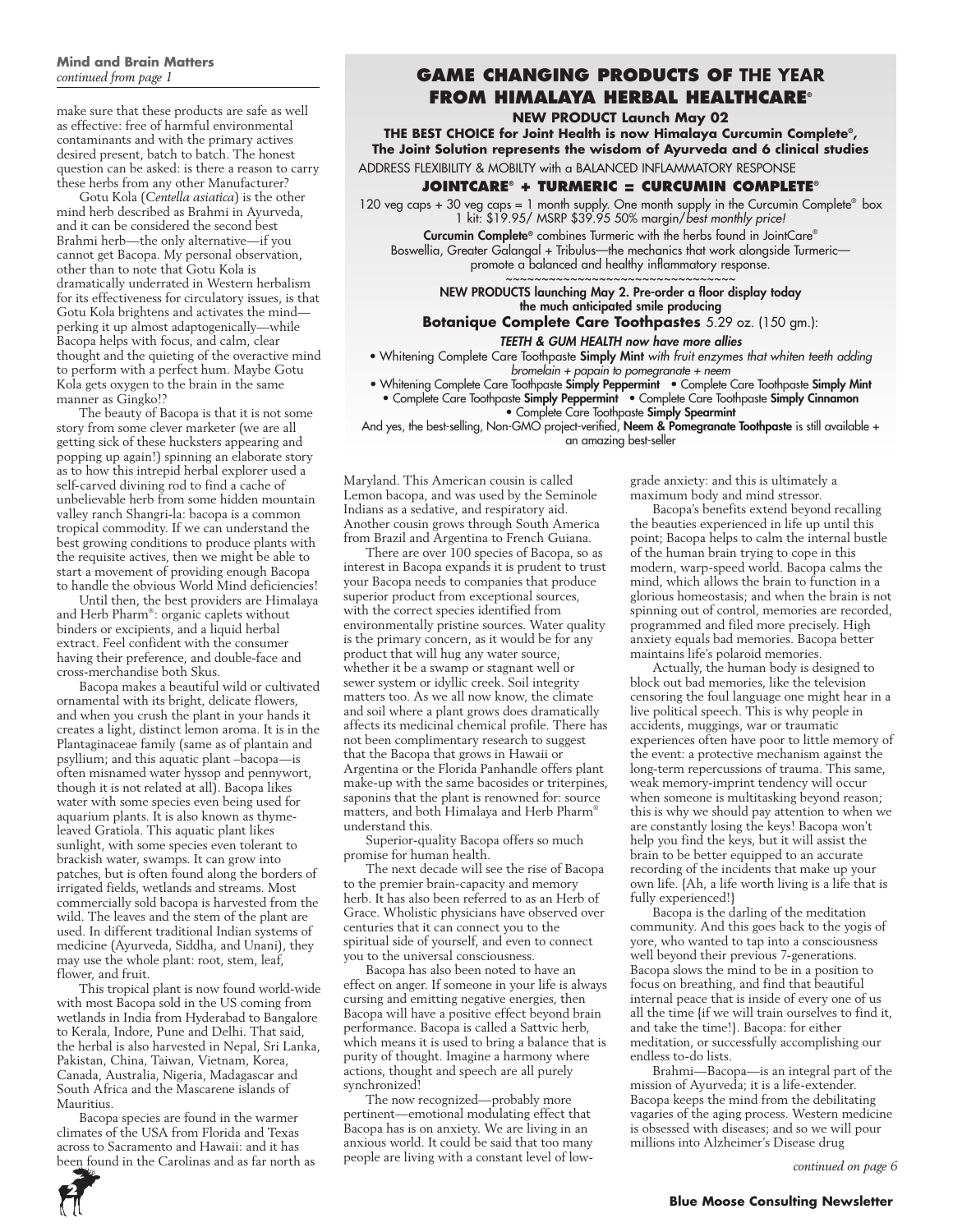

**Embrace the Taste**

• Focus on the best delivery system for herbals • Deliver herbs in their most efficacious therapeutic forms • Honor the inherent properties of plants and offer them in their most natural state

*Is Your Breath Certified Organic?* Freshen up your register sales with the best-selling Herb Pharm® breath refreshers NEW NAME: Breath Tonic is now called Breath Refresher™ Peppermint Breath Refresher™ ~ 12-ct case pack ½ oz. \$3.00/ MSRP \$5.99 Spearmint Breath Refresher™ ~ 12-ct case pack ½ oz. \$3.00/MSRP \$5.99

### **APRIL Promotion**

*Buy-in dates: April 22 - May 31 Plan ahead as this deal starts April 22* **3 Ways to Participate: A. Mix & Match any of the items** on Promo + receive a **15% OFF, discount no minimums B. Buy a Minimum of 3 units of all items** on the Promo + receive a **20% OFF C. Buy a minimum of 6 units of all items** on the Promo + receive a **25% OFF Peaceful Days & Nights: Kava & Valerian** • Anxiety Soother™ liquid extract • Anxiety Soother™ caps • Kava liquid extracts • Kava caps • Relaxing Sleep™ liquid extract • Valerian liquid extract • Valerian Glycerite liquid extract **FORMULAS:** Anxiety Soother™: Support for Occasional & Mild Anxiety.\*\* Kava rhizome + root, Passionflower wering herb^, Bacopa herb^, Albizia bark, Lavender flower^, Lavender steam-distilled essential oil Relaxing Sleep™: Valerian rhizome with rootlet^, Passionflower flowering tip^, Hops strobili^, Chamomile flower^, Catnip leaf & flowering tip^ ^ USDA-Certified Organic \*\*these statements have not been reviewed by the FDA, and are not intended to diagnose or treat any illness or disease. **SUPER BOGO deal on these best-selling herbs. Ask your Herb Pharm Rep how to get in on the deal.**  *Herb Pharm® Quality Herbs: high actives w/o harsh chemicals!*

whsl: \$11.00 MSRP \$22.00: • Milk Thistle veggie caps BOGO packs code: KMILKBOGO • Saw Palmetto veggie softgels BOGO packs code: KSAWBOGO Buy one at regular cost, get one **FREE!** While supplies last!! No other discounts apply



Bluebonnet

906/911/913 Advanced Chewable Acidophilus chewable wafers 60/90/120s 910/912/914 Milk Free Probiotic chewable

Not represented by BMC in NJ Not represented by BMC in NJ, SC acidophilus PLUS FOS 50/100/120s veg caps ~ 1, 3 + 5 mg chewables in 60 & 120 counts • 5-HTP 100 mg 60 + 120 vegetarian Caps • Targeted Choice® Sleep Support 30 + 60

vegetarian Caps whole food-based sleep formula • Advanced Probiotics Chewable Acidophilus



**2 Month Bodycare Promotion\* April-May The Bodycare Collection – Lavender**

12 oz. bodycare – clean & affordable, [+ not through distribution] • Shampoo • Conditioner • Hand & Body Lotion

• Shower Gel • Massage & Body • Bath Salts 20 oz. Including Pure Therapeutic Grade Essential Oil Blend: Oils of Bulgarian Lavender, Lavendin, Orange, Geranium, Cedarwood, Marjoram, + Frankincense

• 100% Pure Plant-Based Ingredients, Exceeds EU Cosmetic Directive Guidelines. **• 50% Margin Line**

### **Buy 3 ea. per SKU = 10% OFF Buy 6 ea. per SKU = 15% OFF Buy 12 ea. per SKU = 20% OFF**

### **Aromaland Candle Promo: 10% OFF**

**in units of 4 ea. per scent** sale through May 15th on these items Here is a way to build energy so that every MOM gets a candle from your store this year; made with therapeutic-grade essential oils; in the Sante Fe, New Mexico

~~~~~~~~~~~ Lovable Scents: • LAVENDER • PETITGRAIN + LILY •WHITE PEACH Stock them all. (must buy each candle + scent in units of 4 ea.) Petitgrain + Lily the subtle scent of citrus in blossom with fields of wild lilies. White Peach the scent of delicate peach blossoms with the renewal + warmth of spring Lavender blended with Sweet Orange, Marjoram, Geranium, Cedar + Frankincense. Scents available in 3 Porcelain styles: \* Sand \* Timeless \* Amphora<br>• Beautiful rich cream colored porcelain candle container handcrafted in USA<br>• Natural environmentally friendly Soy Wax grown in USA • Lead-free paper wic

~~~~~~~~~~~~~~~~~~~~~~~~~ **2-month Essential Oil Promotions for new accounts: 3 seasonal scents 1 O% OFF** in units of 3 each, April- May<br>Therapeutic-grade Essential Oil Blends: for Springtime Breathing + for summer 1st Aid<br>Breathe Well Blend ~ Sage, Hyssop, Eucalytpus Globulus, Spruce Needle, Eucalyptus Radiata, Thy

& Myrtle<br>**Prana** ~ Eucalyptus Globulus, Cajeput, Peppermint & Menthol<br>Bug Bite ~ Essential Oils with reputations as insect repellents, blended with Jojoba Oil ready for direct application. Eucalyptus Globulus, Cedarwood Virginiana, Geranium Therapeutic Grade Essential Oils Not represented by BMC in NJ, SC

NORDIC®S-**NATURALS** *Every store acknowledges that Nordic Naturals® brings them constant profit, that is why stores continue to invest in the Nordic brand.* **3 new Springtime floor displays now available: ways to save at least 25% OFF • Generic Nordic Naturals floor display\*:** build to your needs ~ only one (1) Sku per shelf: fits 40-75 units • 80 products to choose from ~ border: outrageously fresh: obsessively-tested; passionately perfected **• American Pregnancy Association display\* (APA)** ~ a combination of any 5: (may repeat choices) ~ 16 units Baby's Vitamin D3 • 12 units of Baby's DHA <sup>1</sup>2 units of **Baby's DHA Vegetarian, algal oil** ~ 6 units of Prenatal DHA 90 ct. unflavored 90/180s  $\sim$  6 units of **Prenatal DHA 90 ct strawberry**  $\sim$  6 units of **Postnatal Omega-3** ~ only one (1) Sku per shelf: fits 30-80 units ~ border: Pure Omega-3s for Mom & Baby **• Permanent Display Fixture\***~ preorder now: available June 2016 REMEMBER: *Are You Getting Enough Omega-3's* endcap ~ 5-15 full cases of Nordic Naturals product(s) @ **25% OFF** ~ maximum of one Endcap order per ship-to location per month ~ retailer must display off shelf with sign to receive discount Explore what it means to be a Retail Partner (RPP) for more savings **4 NEW ITEMS: ALL instant WINNERS** • Omega Curcumin #01875 60 ct ~ concentrated Omega-3s + potent antioxidants \* Nordic Naturals natural triglyceride fish oil 490 EPA, 350 DHA (per two caps) \* Longvida® optimized Curcumin extract \* Reduced Glutathione \* NAC (N-Acetyl –L-cysteine) • Probiotic Gummies KIDS #30170 60 ct ~ No refrigeration required ~ Bacillus coagulans probiotics and prebiotic fibers ~ 1.5 billion live spore-forming lactic acid bacteria probiotic Vitamin D3 Gummies KIDS 400 IU #31143 60 ct. ~ Vitamin D3 400 IU (lanolin) ~ D3 for kids 4+ Delicious wild watermelon splash flavor

• Vitamin C Gummies #30161 120 count ~ larger size, 250 mg vitamin C per serving ~ Pectin based, gelatin-free, 100% Vegetarian www.nordicnaturals.com/en/A\_ALIAS/New\_Products\_Retail/803

intended to diagnose, treat, cure, or prevent any disease.<br>Not represented by BMC in NJ, SC & parts of PA & NC \* These statements have not been evaluated by the Food and Drug Administration. This product is not

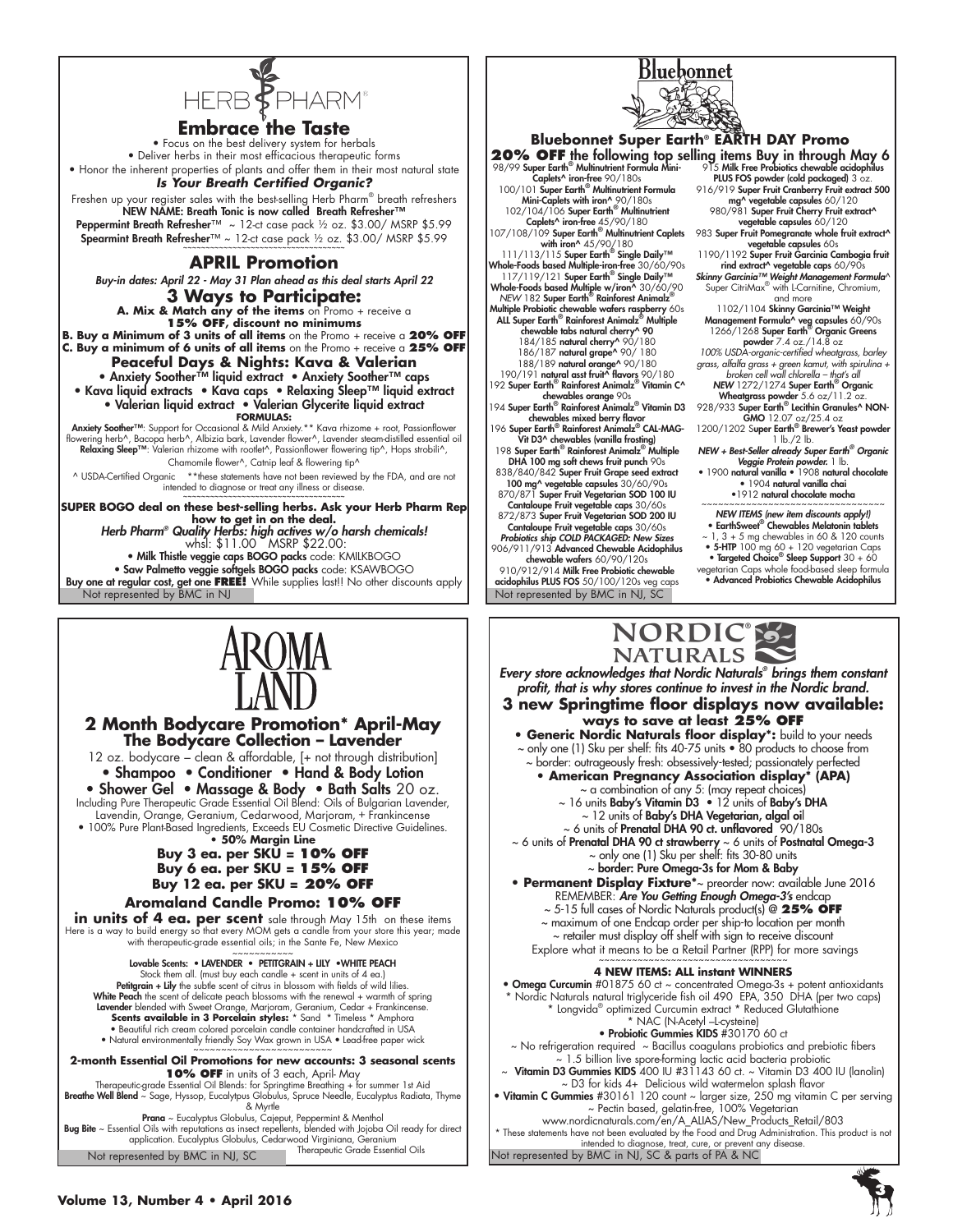

# **21st Century Health Food** *we have the technology* **What is JUVO?** *21st Century Food Revolution*

The word "JUVO" has a Latin root that means 'to give aid.' The root vision of Dr. Hwang and the people who started JUVO is to do their part to help people all around the world. That help is by offering an accessible food source for achieving a healthy lifestyle. JUVO is truly a one-stop shop for whole foods, and JUVO allows the opportunity for complete organic raw whole food nutrition in one delicious meal.

The Health Food store should be the place where these good foods are promoted with zest. Spring is the best time to develop and encourage

new habits. JUVO assists with seasonal Spring detox and shedding unwanted pounds. Every foundational health protocol should start with the

greatest variety of organic unprocessed raw foods. Let's do our part with this 21st Century Food

Revolution. Premium plant based foods to optimize nutrition

FREE of Gluten, Soy, Whey, Yeast, Nut, Dairy & Preservatives.

 No Artificial Flavors, Colors, Sweeteners & Stevia Made in the U.S.A.

*JUVO: "to help, assist, aid, support, serve, further; to please, delight, gratify"*

*ReJUVOnate Yourself!*





 *Body & Skin Care Products since 1979*

**ODr.** Ohhira's Probiotics **ESSENTIAL FORMULAS®** Bringing you superior formulations from around the world **5 more awards** For a 2nd time, **Dr. Ohhira's Essential Living Oils**™ was a Clean Eating Magazine *"Clean Choice Award" winner*: "Dr. Ohhira's Essential Living Oils™ offers a vegan certified option providing balanced Omega -3, 6 + 9 ratios that serve as a complete and balanced source of essential fatty acids" ~~~~~~~~~~~ **Kampuku Beauty bar**  2016 Better Nutrition magazine's for the 5th time Best of Natural Beauty Award ~~~~~~~~~~~ **Dr. Ohhira's Probiotics®**  ~ Better Nutrition magazine 2015 Best of Supplement Awards ~ 2015 Bronze "Alive" Award for Retailer + Consumer's choice in Canada ~~~~~~~~~~~ **REG'ACTIV**  2015 Finalist CPG Editor's Choice Award Supply SideWest The best lip balm for the world **MAY Is National POGO month GET EXCITED** *POGO: the next generation of lip balms* http://pogobalm.com/ *"I am gonna have fun and do good for the world"* POGO™ organic, fair trade changing the way people do lips **Two styles**  (call your BMC Rep for launch dates) **• Hanging Blisters** 6 to a pak = \$12.54 MSRP \$3.49 **• Convertible Display** 8 to a pak = \$16.72 MSRP \$3.49 **Fun Flavors:** ~ Apricot Peach ~ Split Bananas ~ Mint Mint ~ Iced Iced Berry ~ Nothin' at All^ ~ True Vanilla Bean ^all sweetened with stevia except Nothin' at All **POGO: Kiss the World** ~~~~~~~~~~~~~~~~~~~~ **APRIL PROMOTIONS for Earth Day 15% OFF all items in these category items:**

• ZINC SUNSCREEN SPF 15 ^ Convertible Displays, 24 pc. ^ NEW Hanging Blister Packs, 12 pc • NEW! Zinc FACESTICK SPF 30 sunscreen, Fair Trade. for the Outdoors Spirit 18 pc

• ONE WORLD FSC paper tube .3oz Eco Tube • ONE WORLD Original - larger .25 oz. Organic, Fair Trade, *GO AHEAD: HAVE SOME EARTH DAY* 

*MARKETING FUN!! A Lip Balm in every bag!!!*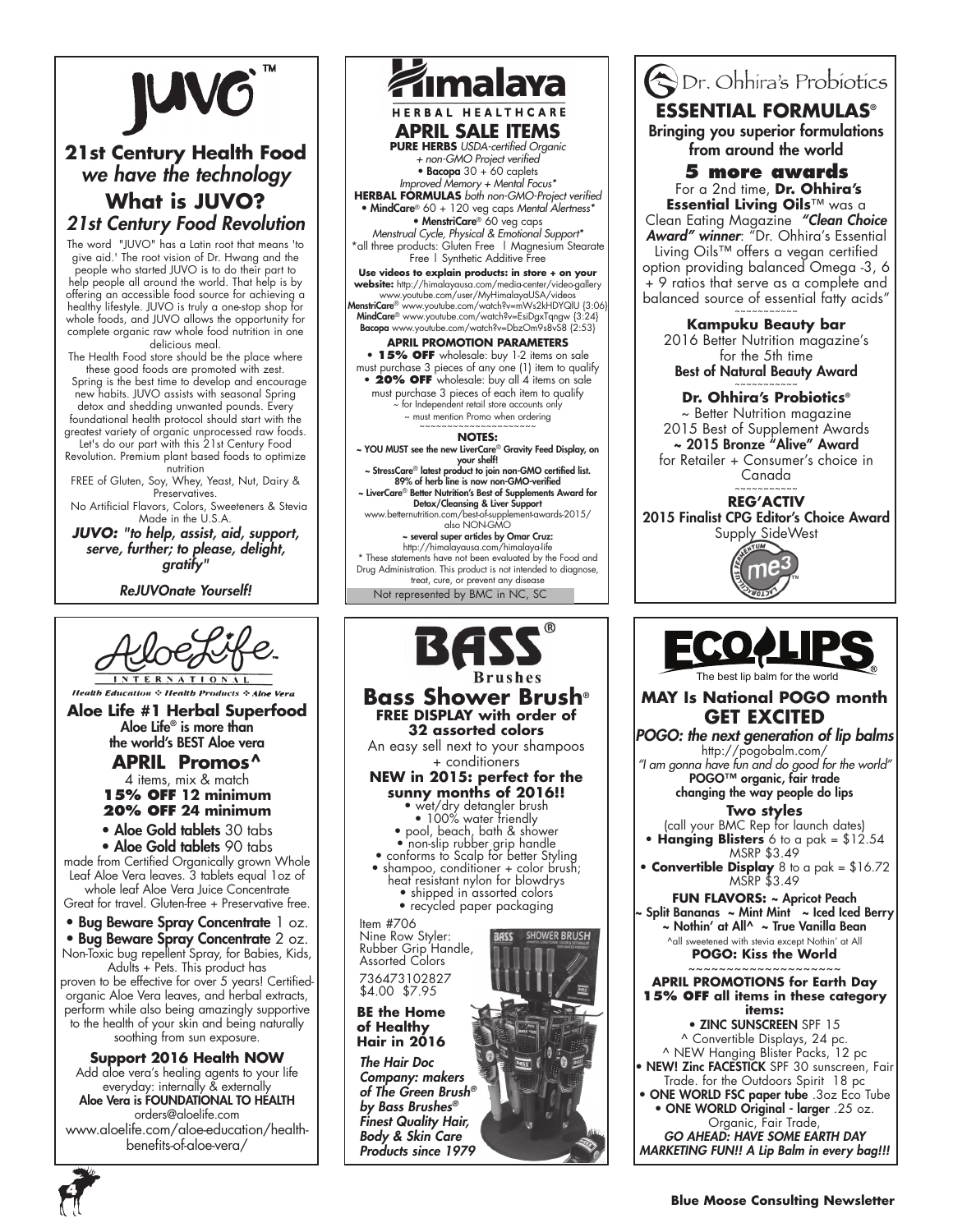# bodyceuticals

organic bodycare

## **NEW ITEMS shipping NOW**

*Bodyceuticals is the most exciting Organic Bodycare company in the US today* **• USDA-certified Organic Lip Balms** available in a 12-piece display with free tester 0.15 oz.

~ Calendula + Banana ~ Calendula + Coconut **• Bodyceuticals Calendula** 

**Tattoo AfterCare** Fresh, Vegetarian formula: Wheat/Gluten/Soy free

**Ink Pot** Calendula Tattoo Balm (6 pak display) for tattoo after care, piercings, nails

and skin- a multipurpose grooming treatment **Ink Stik** Calendula Tattoo Balm (6 pak display) the award-winning classic bioactive salve

formula in a convenient pocket size. A handy way to care for one's treatment **~ Calendula After-Sun + Tropical** 

**Collection** for humans who encounter the powerful sun. Vegan, Wheat/Gluten Free **~ Coconut Aloe Tropical Indulgence** 

**Skin +Tan Oil** 3.5 oz

- ~ Organic Aloe Skin Soothing Spray 2 oz
- ~ Organic Calendula After Sun Skin Relief 2 oz ~ First Aid Salve with Calendula + Honey 2 oz.

### **APRIL PROMOTIONS**

• The After-Sun + Tropical Collection **15% OFF** Calendula Tattoo Care - special package offer Purchase both displays for only \$96.00 includes **20% OFF** + FREE travel size INK POT. Must use code "NEWINK" to receive offer

# *Immune* **HEALTH BASICS**

CLINICALLY PROVEN IMMUNE SUPPORT

# **April Promotions 15% OFF**

Minimum purchase 8 bottles mix & match

500 mg. 60 ct • 250 mg. 60ct. www.wellmune.com

## **Wellmune® Wins Natural + Organic Award**



To recognize innovative ingredient suppliers, *Beverage World* has named Wellmune® a winner of its 1st Natural & Organic Ingredient Award. This award recognizes Wellmune® as a key food, beverage + supplement ingredient meeting the demand for naturally sourced ingredients with clinically proven immune health benefits. Published 25 January 2016



~ Facial Clay Mask ~ Facial Moisturizer  $\sim$  Facial Mask with Clay  $\sim$  Facial Toner

# **MushroomScience April Promotion**

*One mushroom: Healthy Skin, Antioxidant Support, Immune Support PERFECT for Spring*

# **Tremella**

Full Spectrum *Tremella fuciformis* extract Certified Organic\* 300 mg hot water extract 20% polysaccharides 90 veggie capsules \$14.13/\$26.95 BEST VALUE

# **4 ea. = 10% OFF 8 ea. = 15% OFF**

Tremella, used in Traditional Chinese Medicine as a tonic, has enjoyed popularity for centuries by the women of China + Japan who believed it had value because of its ability to help improve the complexion and overall appearance of the skin.\* Tremella extracts also seem to support + improve the health of the skin. This health benefit is attributed to the fact that some of the polysaccharides in Tremella can help the body maintain the production of hyaluronic acid, the production of which normally declines as the body ages.\*

^ these statements have not been reviewed by the FDA, + are not intended to diagnose or treat any illness or disease.

*Setting the standard for quality in medicinal mushrooms since 1994!*

INEWTON designation Nurturing Naturally Since 1987 *April Promotions* **20% OFF select OTC formulas** Liquid or Pellet complexes listed below^ (Qty 4+ per SKU)\* Shelf tags announcing the sale included with your order **• Accident Injury Rescues** (N034) **• Poison Ivy** (N028) **• Kids Bangs ~ Scrapes** (F034) **• Pets Injury ~ Rescue** (F017) *Accident ~ Injury Rescue:* for symptoms associated with injury, trauma or surgery such as pain, emotional upset, bruising, inflammation. *Poison Ivy:* for symptoms associated with poison ivy, oak & sumac such as itching, burning, pain, swelling + blistering. *Kids Bangs ~ Scrapes:* for symptoms associated with injury or medical procedures such as pain, inflammation, infection + trauma for Kids Pets Injury ~ Rescue: for symptoms associated with injury or medical procedures such as pain, emotional upset, inflammation, trauma, bruising. **Made in America ~ Family-Owned** NEWTON does not authorize the sale of NEWTON Homeopathics on Amazon or any other re-seller site. See Customer Care page for more details. **Product NOTES:** • Learn + get free product Go to Newton Homeopathics Education website http://learning.newtonlabs.net; \* scroll down to the Learn Stuff-Earn Stuff; Store staff members who participate in 4 videos/ quizzes receive a FREE Newton Complex product Not represented by BMC in SC



**NEW PRODUCT Oxylent® 30-serving Canisters Sparking Berries** (30-day supply) *5-in-1 Formulas now available in all 3 Sparkling Flavors* promote the family Sparkling Mandarin + Sparkling Blackberry-Pomegranate + new Sparking Berries

#### **Beautiful Oxylent® Floor Display available:**

**25% OFF** for 48-piece canister order! add 3-in-1 Formula, Sport Oxylent® *eye-catching graphics guaranteed to get attention*

~~~~~~~~~~~~~~~~~ **April 2016 Oxylent® Promotions** non-GMO/Earth Day themes **LINE DRIVE\* 20% OFF** \$300 minimum

~~~~~~~~~~~~~~~~~

in time for Summer; Sport Oxylent® *Delicious Living's* 2016 Best of Sport Nutrition Supplement Award

\* discount is normally applies to orders of \$400 or more Free shipping is at \$200. See Retailer Order Form for additional details

*DRINKOXYLENTBREATHELIFE™*

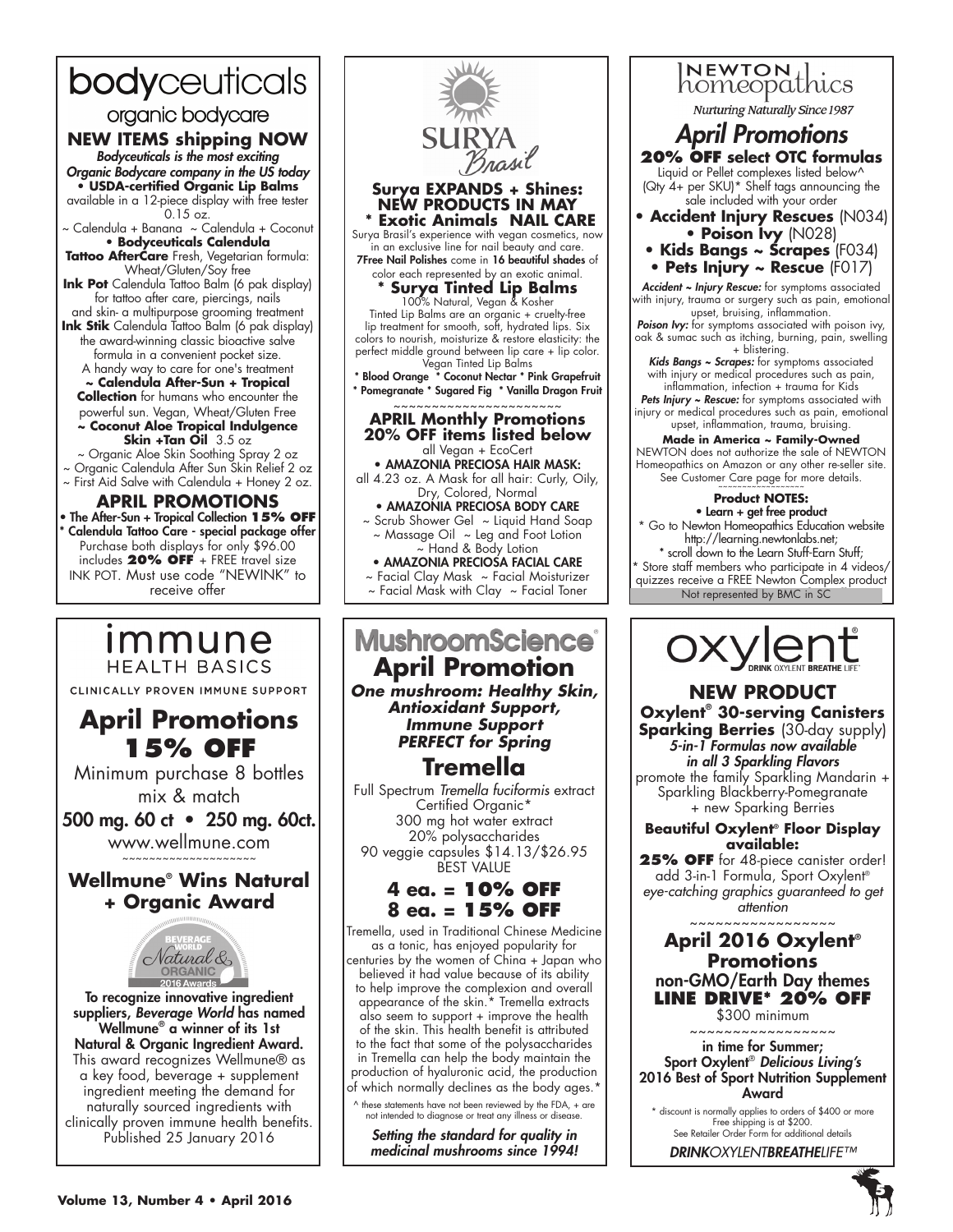#### **Mind and Brain Matters** *continued from page 2*

research—we will create man-made band-aides for dementia—but the real goal should be positive and preventative. Who does not wish for their Loved Ones and themselves—that their brain remain youthful and optimallyfunctional for the entire lifeline? Later years should not be a mental wasteland! The science on Bacopa for the health of the brain as it ages is constantly accumulating in the annals of modern scientific inquiry, but there is no scientific motivation to broadcast this safe and effective herb as the best opportunity we have found so far in human history. [ah, the almighty dollar!]

Bacopa, a wild plant transferred from the soil and the sun, to the shelves of your store! Bacopa can be presented to people looking for better brains, and—to coin a term created by David Stouder—it is an herb useful for your bacoping skills. Bacopa is an essential for bringing the balance needed for healthful aging: it should be offered in any anti-aging section too. Think of it this way: the antioxidant properties of Bacopa have an affinity towards maintaining the health of dendrites and neurons. Hyperexcitability of neurons is a stress that can lead to anxiety. Check out the research on this, available on the internet!

This will obviously have an effect on both memory, and the health of the nervous system. Bacopa's effect on anxiety certainly is connected with its calming yet revitalizing action on the nervous system. Bacopa has known use as a cardiotonic, so there is a holism that makes it attractive to rebuilding, as well as

# **BLUE PLANET** EYEWEAR **New Catalogues available now 2016 Styles**

This is the year that Blue Planet goes everywhere!!

# **ARE YOU READY FOR THE SUN?**

Blue Planet Eyewear designs and crafts sustainable eyewear while implementing a model of for giving back to those in need through our

**"Buy a Pair = Give a Pair"** 

global project

*www.BluePlanetEyewear.com*

protecting, the wholeness of a body that is constantly challenged. No one wants to be a nervous wreck!

As we continue to become more aware of natural ways to counter imbalances, we see the connection between stressed nerves and greater susceptibilities to other disharmonies. Addictions are not moral weaknesses, but they are often situations where the body is weak, imbalanced or deficient.

Bacopa is being used in many situations of addiction, withdraw and recovery (including with morphine). The wholism of Bacopa—its benefit to the brain, its Sattvic quality, its benefit to the nervous system—have applications here and in many other human health issues. Natural Health always considers support for the brain as a part of any health protocol. Addictions: employ a Sattvic herb that strengthens the nervous system!

Part of our role as health educators is to understand the products we warehouse. I will tempt you to do your own research on Bacopa by summarizing most of the research currently available from international medical journals for this simple waterside plant.

Bacopa has been a principle part of protocols for associated concerns such as restlessness; as an antispasmodic; and as an ameliorating agent for epileptic conditions. It is considered gastroprotective and anti-ulcer, hepatoprotective; and for urinary problems and kidney health. Bacopa is considered nutritively beneficial, and is considered a cleanser that has benefit for skin conditions. Bacopa has use as a cardiotonic with sedative properties, and for blood pressure with the observation that it increases the utilization of nitric oxide, while encouraging vascular muscle function. There is research on Bacopa as an analgesic and antirheumatic, especially in its function of supporting immune response associated with joint degradation. Bacopa has research as a bactericide, for bronchitis, and much more.

There is plenty of research on Bacopa as a nervine tonic, an antioxidant (supports the production of SOD catalase and glutathione) and an anti-anxiety. As an antioxidant, it can be said that it combats neuronal oxidative stress.

It is has been regularly used for mental disorders, and noted Herbalist David Winston reports its historical use for nervous disorders (anxiety, insanity, seizures). Modern studies have suggested it for neuroprotection in regards to Alzheimer's (animal studies, and including long-term use), even for brain tissue regeneration.

For children Bacopa is considered for restlessness, Attention Deficit Hyperactivity Disorder, hyperactivity, attention span, behavioral problems, temper tantrums and even for bedwetting. Bacopa calms children, and helps them to focus: bacopa has traditionally been used to help boost children's test scores.

Realize that the health applications of Bacopa from the journals of modern Ayurvedic diagnostics and herbology are even more artistically deft. Bacopa is considered a Medhya Rasayana utilized to slow the brain aging process, as well as to assist neural tissue regeneration. I cannot wait for modern medicine to catch up!

Bacopa is a Sattvic herb, and *MindCare*® from Himalaya Herbal HealthCare® is a perfectly-balanced formula that can be described as a Sattvic formula. MindCare®

### **NORDIC PET© : Always truth in labelling**

Nordic Naturals® is committed to bringing exceptional products to not only humans, but our canine and feline friends as well by using 100% wild caught fish for all Nordic Pet<sup>©</sup> products. As such, the natural dietary fluctuations of these wild caught fish can vary with their environments resulting in changes of omega-3 levels in the fish themselves.

Nordic Naturals<sup>®</sup> recently updated their Pet Omega-3 product labels to reflect increased amounts of EPA + DHA per serving. The Pet Cod Liver Oil (CLO) products have increased in DHA, and decreased in Vitamin A levels. Every dog + cat deserves NordicPet© daily.

#### **Care about your pets:**

www.nordicnaturals.com/petRet/nnpet\_ whyNN.php

- Standards Nordic Naturals® adhere to: USDA—United States Department of
	- **Agriculture**
- CVM—Center for Veterinary Medicine AAFCO—American Association of Feed Control Officials
- FDA—United States Food and Drug Administration

NMS—Norwegian Medicinal Standards EPS—European Pharmacopoeia Standards CRN—Council for Responsible Nutrition WHO—World Health Organization GMP—Good Manufacturing Practices

Pet – Omega-3 Pet – unflavored 90 ct.

- Pet Omega-3 Pet unflavored 180 ct.
- Pet Omega-3 Pet unflavored 2 oz.
- Pet Omega-3 Pet unflavored 8 oz.
- Pet Omega-3 Pet unflavored 16 oz.
- Pet Pet Cod Liver Oil unflavored 8 oz.
- Pet Pet Cod Liver Oil unflavored 16 oz.

calms the chatter in the brain that often distracts from optimal concentration. MindCare® is a formula that has wonderful clinical health results. MindCare® has become an industry best-seller because people who try it really like it. Whether it is for calmer rest during down time or when going to sleep; to the gravity of working towards better test scores; to assisting mind discipline to retain names; or to remembering things learned and experienced, MindCare® is the most dependable product one can find anywhere.

MindCare® is a rasayana: it brings an allostasis that becomes a fountain of more health. MindCare® brings mental alertness and memory in situations of an overactive and multi-tasking mind. MindCare® clears the clutter when the committee is talking all at once in your brain, and that brings renewed focus. It is helpful for occasional absentmindedness and occasional lack of concentration.

What is impressive about MindCare® added to the very intriguing array of attributes presented above about the herb Bacopa—is that the statements about this product are made from research and outcomes that have been noted from use of the actual product that you sell in your store.

MindCare® has been clinically-studied in human, double-blind, placebo-controlled trials to help support normal levels of mental

*continued on page 7*

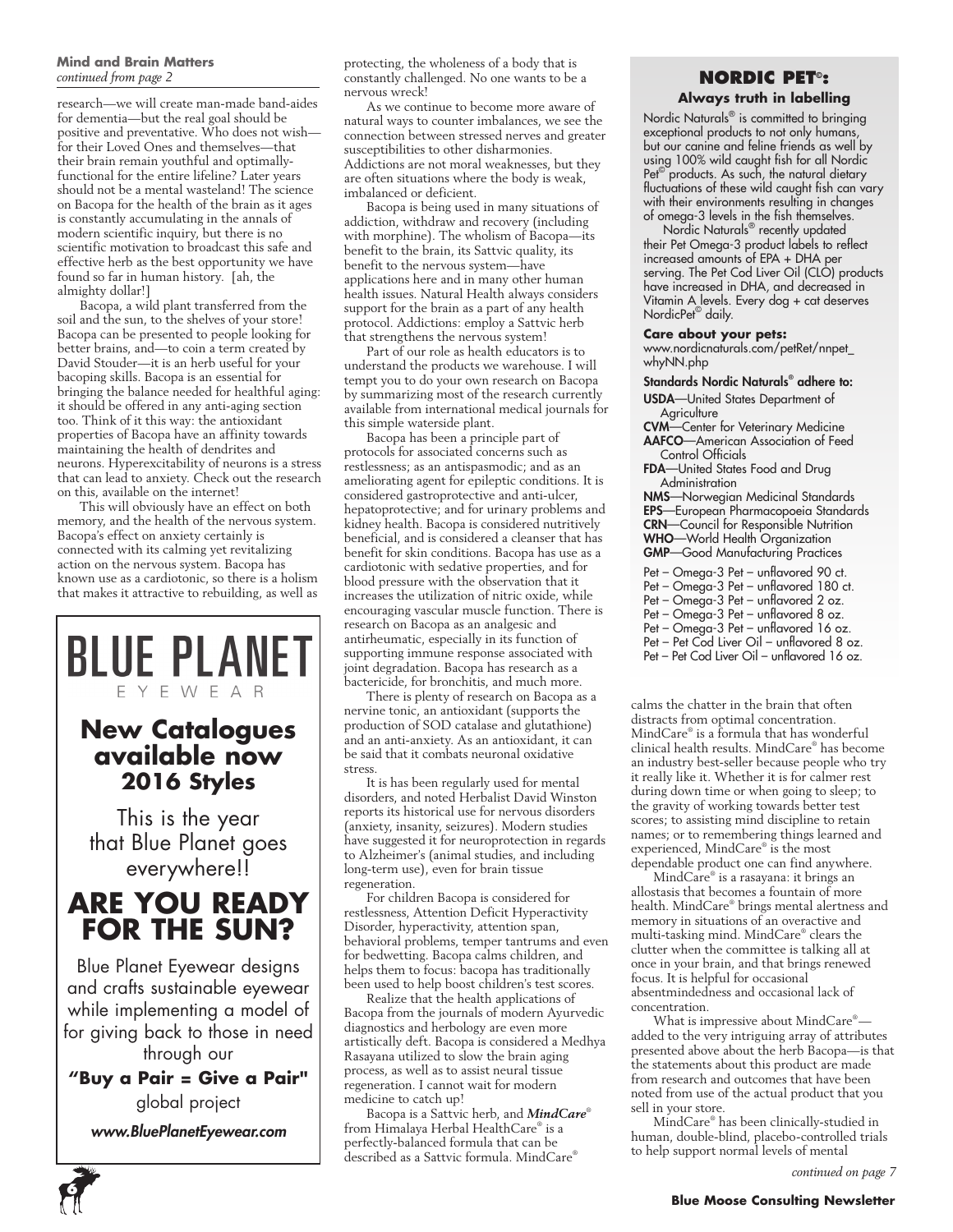awareness, and to support the brain-adrenal communication pathway, which regulates stress and hormone production. MindCare® also supports the body's normal preservation of the brain cell and its function of memory, focus, logic and alertness.

MindCare® is the smartest choice on the market today to center the mind and support focus, alertness and attention. It has been clinically-validated to support the HPA-axis, a major part of the neuroendocrine system. MindCare® helps support the body's normal levels of stress and hormone production. MindCare® also sustains the body's efforts to reduce mild memory problems associated with aging and supports normal circulation of blood and oxygen to the brain to support vitality and liveliness.

The beauty of Himalaya Herbal HealthCare® is that their mission is to combine the knowledge of the ancient wisdom of Ayurveda with the rigors of modern science. Bacopa is in good hands with Himalaya, especially when they have full vertical integration and management of the herbs they use for their Pure Herbs and Herbal Formulations.

Over the years of gaining confidence in the anecdotal results that have made MindCare® a national best-seller, I have noted how many people have advanced beyond the initial discomfort of seeing herbs in the formula that they were unfamiliar with. Himalaya has become a trusted name in herbal nutrition, and now people are much more comfortable to recommend Himalaya's products because of the well-known and impeccable science and manufacture that they employ to make every product. That said, I believe that all one has to do is perfect the story—from the history and promise of the first two herbs in the formula of Bacopa and Gotu Kola. People will be fascinated and willing to explore the potential benefits. The MindCare® formula has become a worldwide success with a proven formula (with human clinicals) made of: a propriety blend of bacopa (whole plant), gotu kola (whole plant), dwarf morning glory (whole plant), ashwagandha (root), jatamansi (rhizome), Indian valerian (rhizome), vidanga (fruit), almond (seed), Indian tinospora (stem), chebulic myrobalan (fruit rind), amla (fruit), oroxylum (bark), celastrus (fruit), curculigo (root), velvet bean (seed), cardamon (fruit), arjuna (bark), fennel (seed), finger-leaf morning glory (tuber), ginger (rhizome), belleric myrobalan (fruit rind), nutmeg (nut), and clove (flower bud). Thank you, MindCare.

Bacopa is a small herb, with a magnificent and awesome potential for human use for better health. {Thank you Bacopa}.

How long ago would you say it was that you first heard of Bacopa: (do you recall)? In my first 15 years of working in natural health retail, I had never heard of it at all. One of the most famous of all medicinal herbs from India; at best, an oddity in the American marketplace until this Century. My first serious forays into Indian herbs that make up the food-medicine chest of Ayurveda started with the tongue twisters ashwagandha, shatavari and andrographis.

It took me a surprisingly long time to find the Brahmi herbs. Even though I sold the easy



to pronounce and very early herbal import, gotu kola, I had no idea of its distinct prescription for brain health. I was introduced to gotu kola as a mild Asian energizer, that had a secondary use for circulation. [please note how serious we have to be about our learning and knowledge, since we are the story-tellers that bring these herbal options forward for people to consider for their personal health benefits.]

When The Yoga of Herbs came out (1986), Drs. William Frawley and Vasant Lad first brought the word bacopa to my mind, but their synopsis of Brahmi gave no indication—to an America being somewhat first exposed to the rich tradition of Ayurveda—the true place of Bacopa in the healing pantheon. It was actually not until Omar Cruz joined Himalaya Herbal HealthCare® and started teaching that the full picture of this herb's capabilities started to reach the wide and interested audience of health food store teachers. I have religiously tried to attend as many of Ryan Reisman's monthly free phone webinars from Himalaya as possible (make sure that you ask your Himalaya Rep to inform you of these every month: they are the third week of the month, and they are presented live three times in that week so no matter what your schedule, you can attend). Each one offers new and precious gems so that you can become informed!

*MindCare Jr.*® is the same formula in smaller vegetable capsules (both formulas are non-GMO verified with certified-organic herbs) for younger people, and we know that they need positive herbal support. MindCare Jr.® has been shown beneficial for normal classroom conduct, frustration, tolerance and learning ability. It supports normal memory and attention span and is a safe and gentle, natural nervine tonic.

We all want to have safe products for the children in our communities and family: and with love to all children. I hope that you have an understanding of the situation that children are confronted with today. The problem is what the TV and many mainstream doctors are recommending upon the advice of the for-profit pharmaceutical industry for our children: what they are advising may be causing more harm than good.

An example: sales of drugs for ADHD in America in 2008 were \$4.8 billion. They have grown 8% each year since 2010 and will grow another 13% this year to \$12.9 billion. This growth is expected to continue 6% per year with an estimate of \$17.5 billion by 2020. Attention deficit hyperactive disorder is big business: it is one of the top psychopharmaceutical categories on the market. Psychiatric (mental health) prescriptions written for children increased 50% from 1996- 2006. [73% for adults]. Mis-diagnosis: no problem. Lack of long-term studies on the "patients"—we have decided that we will live with it. Afterall, they are only our children, and the next generation. On the other hand, we are

only recommending Bacopa for increased schoolroom test scores. Brahmi does the rest.

The use of psychotropic drugs by adult Americans increased 22% from 2001 to 2010, meaning one in five adults now take at least one psychotropic medication, spending more than \$16 billion on antipsychotics, \$11 billion on antidepressants and \$7 billion for drugs to treat attention-deficit hyperactivity disorder (ADHD) (2010).

We can change the world. Consider yearlong enticing sales on MindCare® . Get the message out on MindCare Jr.® , for the future minds of America!

I suggest that you don't buy every Bacopa from every vendor you can, and I caution from the information I stated above about quality water (quality soil, concerns for dangerous chemical pesticides and sprays and environmental pollutants and hazardous waste dumps!).

Himalaya Herbal HealthCare® is your premier choice: they know Bacopa. That is a four Sku commitment: the Pure Herb Bacopa (30 caplets); the two (2) MindCare® Herbal Formulations (60-120 veggie caps); and MindCare Jr.® (120 smaller-size veggie caps). All these formulas are made with certifiedorganic herbs, and have the non-GMO Project certified seal: and Bacopa Pure Herb carries the USDA-certified Organic logo on the bottle.

There is a place and a need for a quick active liquid herbal extract of Bacopa, and we have ya covered. Herb Pharm® undoubtedly offers the best Bacopa made in the US. Their liquid herbal extract is a super-seller and it offers diverse use options as a liquid. They prepare their Bacopa extract from the aerial parts of *Bacopa monnieri* plants which are certified organically grown. To assure optimal extraction of Bacopa's bioactive compounds, the herb is hand-harvested, carefully shade-dried to retain its full color and aroma, and is then thoroughly extracted. Herb Pharm® has direct relationships with their growers, and this product is sourced from India. I would suggest that you add to your bucket list in life to taste this herb and see what your mind hears. You can stock the 4 oz size too as Bacopa is a lifechoice!

MindCare Jr® as an anchor, double-faced in the Kids Health section. To make your Brain Health section most resilient, you can build with the two MindCares and the Herb Pharm® liquid extract.

The herbal formula that is probably outshining all other formulas for this section right now is the super-popular Herb Pharm® *Anxiety Soother*™. This formula brings the premier anxiolytic Kava into the mix. This proprietary extract blend contains Kava rhizome with root, Passionflower flowering herb, Bacopa herb, Albizia bark, Lavender flower and Lavender flower essential oil. Note that Anxiety Soother™—a formula for Support for Occasional & Mild Anxiety\*—utilizes Bacopa, which is an herb that all herbalists now recognize has benefits beyond memory, brain performance and recall. Anxiety Soother™ is available in both liquid herbal extracts and veggie capsules.

Two final formulas that have to be present to offer a serious and powerful Brain/Mind/ Energy section. Herb Pharm® offers a best-seller that speaks for itself with the number of bottles sold every year. *Brain & Memory*™ is a winner

*continued on page 8*